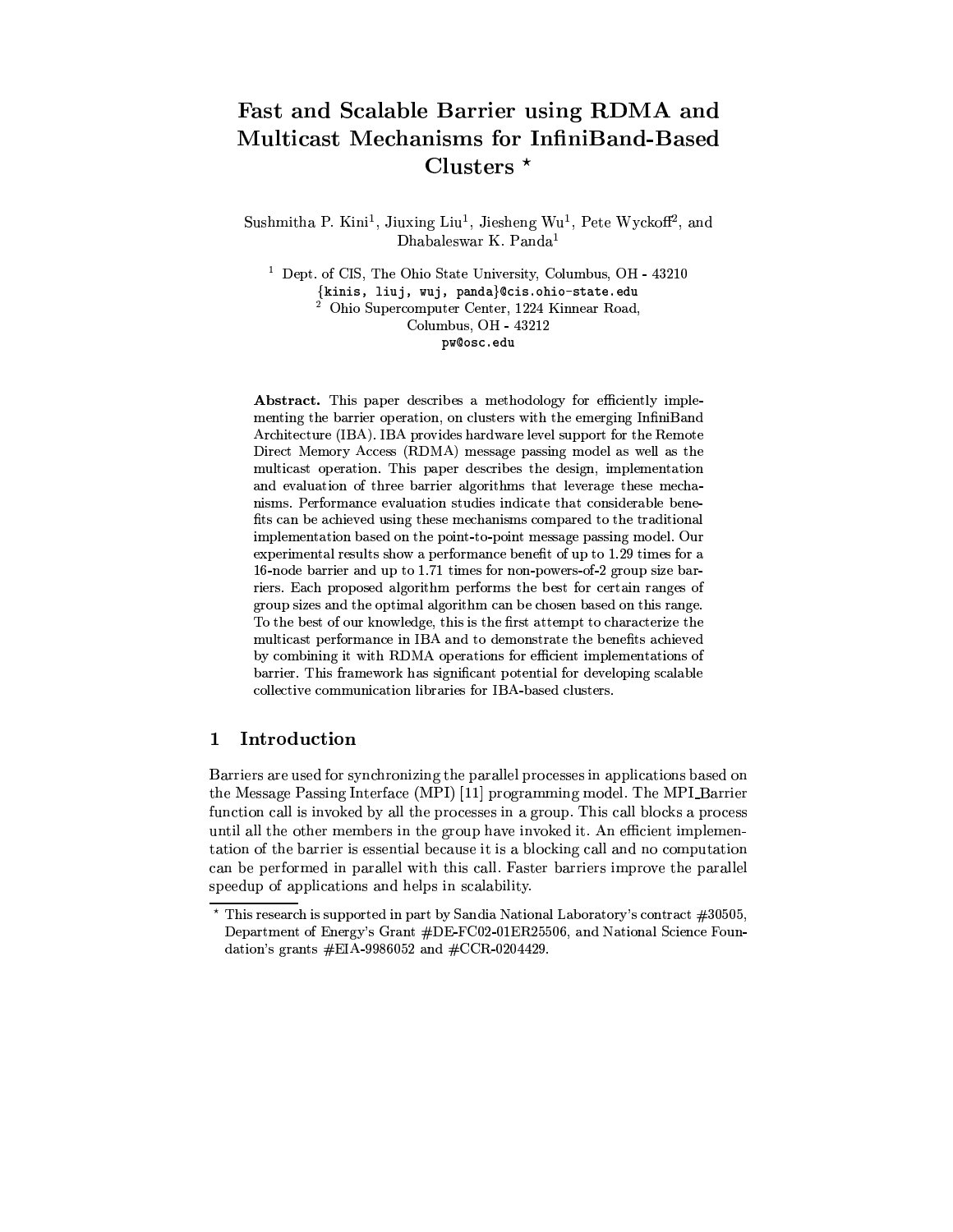Recent communication technologies like VIA and InfiniBand Architecture [3] offer a model of data transport based on memory semantics. They allow transfer of data directly between user level buffers on remote nodes without the active participation of either the sender or the receiver. This is a one-sided operation that does not incur a software overhead at the remote side. This method of operation is called Remote Direct Memory Access (RDMA).

In current generation clusters the MPI collective operations are implemented using algorithms that use the MPI point-to-point communication calls. When an operation like barrier is executed the nodes make explicit send and receive calls. The receive operation is generally an expensive operation since it involves posting a descriptor for the message. This overhead can be effectively eliminated using RDMA operations.

Another attractive feature in the IBA network is the support for hardwarebased multicast. Multicast is the ability to send a single message to a specific address and have it delivered to multiple processes which may be on different end nodes. This primitive is provided under the Unreliable Datagram (UD) transport mode, which is connectionless and unacknowledged. IBA allows processes to attach to a multicast group and then the message sent to the group will be delivered to all the processes in the group. Performance evaluations of this multicast primitive with the InfiniHost HCAs [8], InfiniScale switch and VAPI interface [9] show that it takes about  $9.6\mu s$  to send a 1-byte message to 1 node and  $9.8\mu s$  to send the message to 7 nodes. This shows that the operation is quite scalable and can be used effectively to design scalable collective operations.

In this paper, we aim to provide answers to the following two questions:

1. Can we optimize the MPI collective operations by using algorithms that leverage the RDMA primitives in IBA instead of algorithms that use the existing MPI point-to-point operations?

2. Can the multicast primitives in IBA be used to implement scalable collective *communication operations?* 

The paper shows that replacing the point-to-point communication calls in the collective operations with faster lower-level operations can provide significant performance gains. Performance improvement is possible due to various reasons. Primarily, the number of data copies is reduced by avoiding point-topoint messaging protocols. Also, software overheads like tag matching and unexpected message handling are eliminated. The hardware multicast feature fits in well with the semantics of collective operations and hence can be utilized to our advantage. We propose three algorithms that utilize these features of IBA.

MVAPICH [12] is the implementation of Abstract Device Interface (ADI) [15] for the VAPI interface of the InfiniHost HCAs and is derived from MVICH [6] from Lawrence Berkeley National Laboratory. The algorithms for the barrier were implemented and integrated into the MVAPICH implementation of MPI over IBA, and we discuss the design and implementation issues here. We also present the results of our performance evaluations and show that considerable benefits are achieved using the proposed techniques.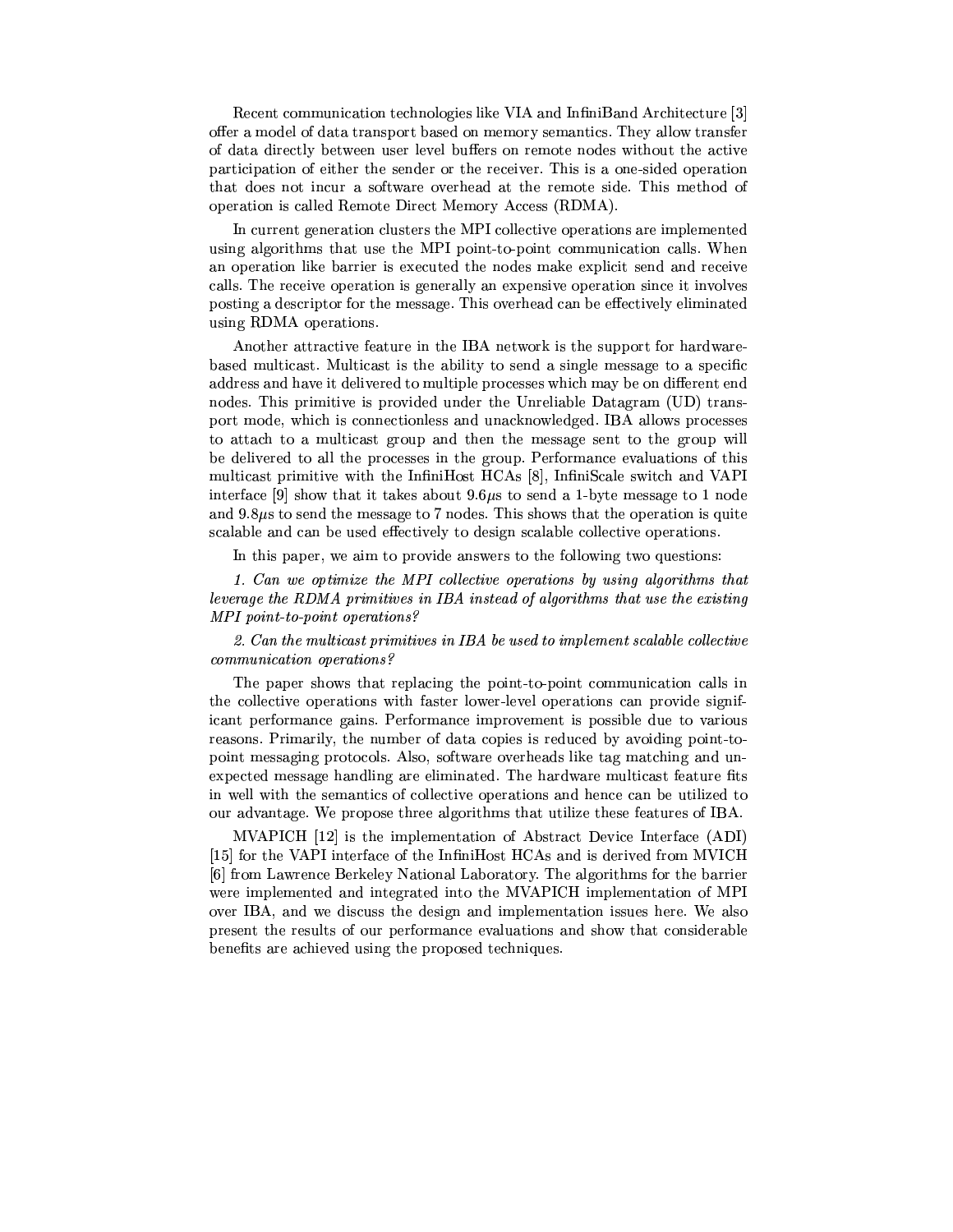#### $\boldsymbol{2}$ Overview of RDMA and Multicast in InfiniBand

The InfiniBand Architecture (IBA) [3] defines a System Area Network (SAN) for interconnecting processing nodes and I/O nodes. It supports both channel and memory semantics. In channel semantics, send/receive operations are used for communication. In memory semantics, RDMA write and RDMA read operations are used instead of send and receive operations. These operations can directly access the memory address space of a remote process. They are one-sided and do not incur software overhead at the remote side.

InfiniBand provides hardware support for multicast. In some cases, this mechanism can greatly reduce communication traffic as well as latency and host overhead. InfiniBand also provides flexible mechanisms to manage multicast groups. However, multicast is only available for the Unreliable Datagram (UD) service. Therefore, tasks such as fragmentation, acknowledgment and retransmission, may be needed on top of UD to make multicast work reliably.

#### 3 **Barrier Algorithms**

In this section we describe the three algorithms that we have designed and implemented for the barrier operation. In the following subsections we denote processes using symbols  $i, j, k$  and the total number of processes involved in the barrier is denoted by  $N$ . We refer to the process that has a distinguished role to play in some algorithms as the root. We indicate the number of the current barrier by the symbol *barrier\_id*.

### 3.1 RDMA-based Pairwise Exchange (RPE)

The algorithm for the barrier operation in the MPICH distribution is called the Pairwise Exchange (PE) recursive doubling algorithm. MPICH makes use of the MPLSend and MPLRecv calls for the implementation of this algorithm. If the number of nodes performing the barrier is a power of two, then the number of steps in the algorithm is  $\log_2 N$  and it is  $\lfloor \log_2 N \rfloor + 2$  otherwise.

Now we describe how this algorithm can be performed using the RDMA Write primitive. The barrier is a collective call, and so each process keeps a running count of the current barrier number, barrier\_id. Each process has an array of bytes of length  $N$ . In each step of the PE, process i writes the barrier\_id in the  $i^{th}$  position of the array of the partner process j. It then waits for the *barrier\_id* to appear in the *j*<sup>th</sup> position of its own array. Since each process is directly polling on memory for the reception of data, it avoids the overhead of posting descriptors and copying of data from temporary buffers, as is the case when the MPI\_Recv call is used.

Figure 1 gives a pictorial representation of this algorithm. Here  $N$  is 4, and the processes are called P0, P1, P2, and P3. In the first step P0 does an RDMA write of *barrier-id*, in this case 1, to index 0 of P1's array and waits for P1 to write in index 1 of its own array. In the second step it performs the same operations with P2.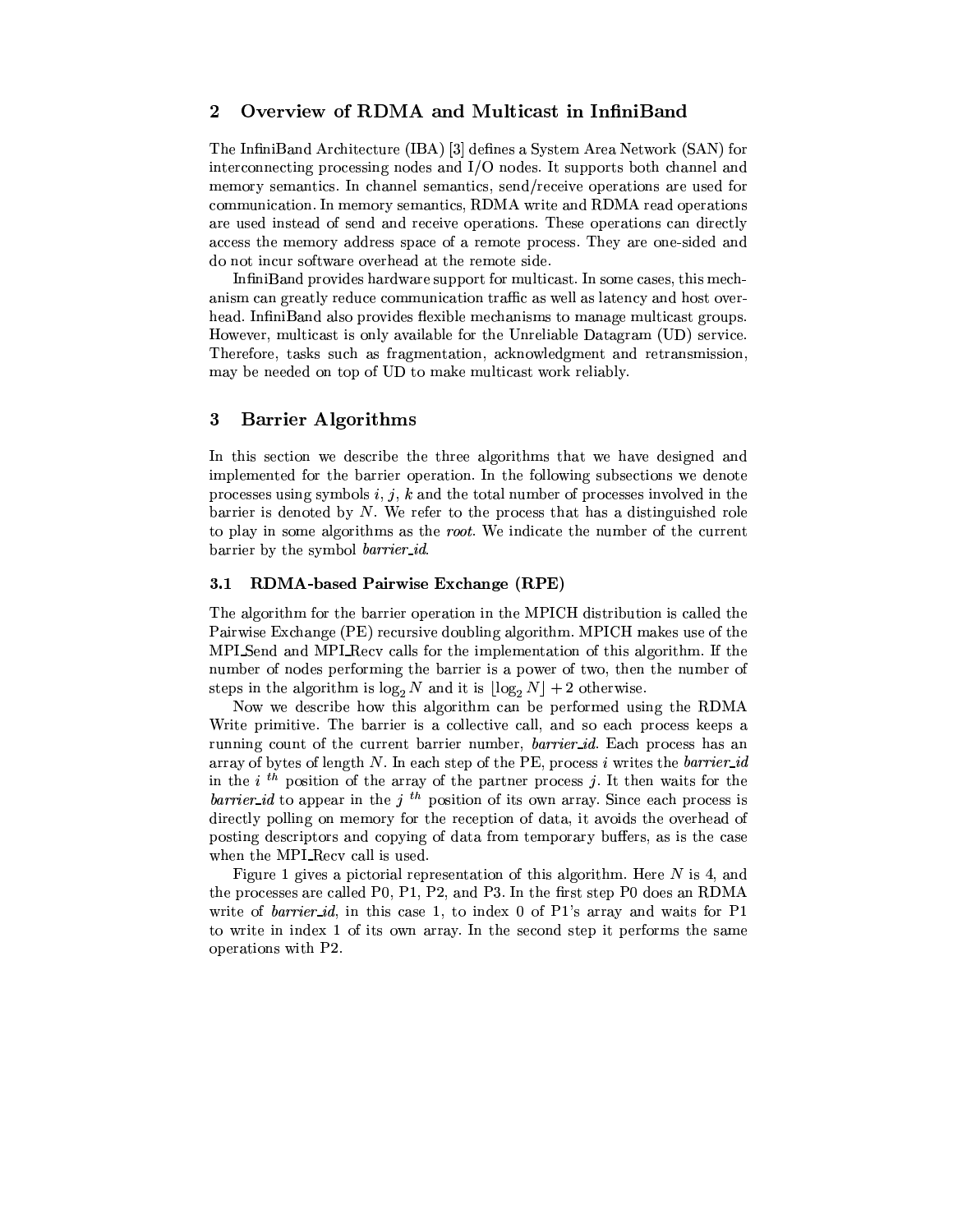

Fig. 1. Steps performed in RPE for a 4-node barrier

#### $3.2$ **RDMA-based Dissemination (RDS)**

In the Dissemination Barrier algorithm as described in [10], the synchronization is not done pairwise as in the previous algorithm. In round  $m$ , process i sends a message to process  $j = (i + 2^m) \mod N$ . It then waits for a message from the process  $k = (i + N - 2<sup>m</sup>)$  mod N. This algorithm takes  $\lceil \log_2 N \rceil$  steps at each process, irrespective of whether there are power of two or non-power of two number of nodes and thus is a more efficient pattern of synchronizations. More details on this algorithm are discussed in  $[4, 5]$ .

The barrier signaling operations using RDMA write are done exactly as in the RPE algorithm, and this algorithm only varies in way in which the processes are grouped for communication in each step.

#### RDMA-based Gather and Multicast (RGM) 3.3

In this scheme, the barrier operation is divided into two phases. In the first phase called the gather, every node indicates its arrival at the barrier by sending a message to a special process, root. This process of gather can be done in a hierarchical fashion by imposing a logical tree structure on the processes. Once root has received the messages from all its children, it enters the multicast phase. In this phase root broadcasts a message to all the nodes to signal that they can now exit the barrier.

In this two-step technique we use RDMA writes in the gather phase. The processes are arranged in a tree structure. Each process has an array of bytes on which it polls for messages from its children. Once it receives messages from all its children, the process forwards the message to its parent.

When root receives all the RDMA messages, it does a hardware multicast to all the processes. The multicast message contains the *barrier\_id*. This phase is a one step process, since the multicast primitive is such that the single message gets sent to all the members of the multicast group.

Let us assume that the gather phase is done with a maximum fan-in of  $l$ . The value of l is chosen to be a  $(powerof2 - 1)$  value, and  $l < N$ . So the number of levels in the tree created in this phase will be  $\lceil \log_{l+1} N \rceil$ , and this is the number of hops done by the barrier signal to reach root. In the multicast phase just one step is taken by the root to signal completion of the barrier to all nodes.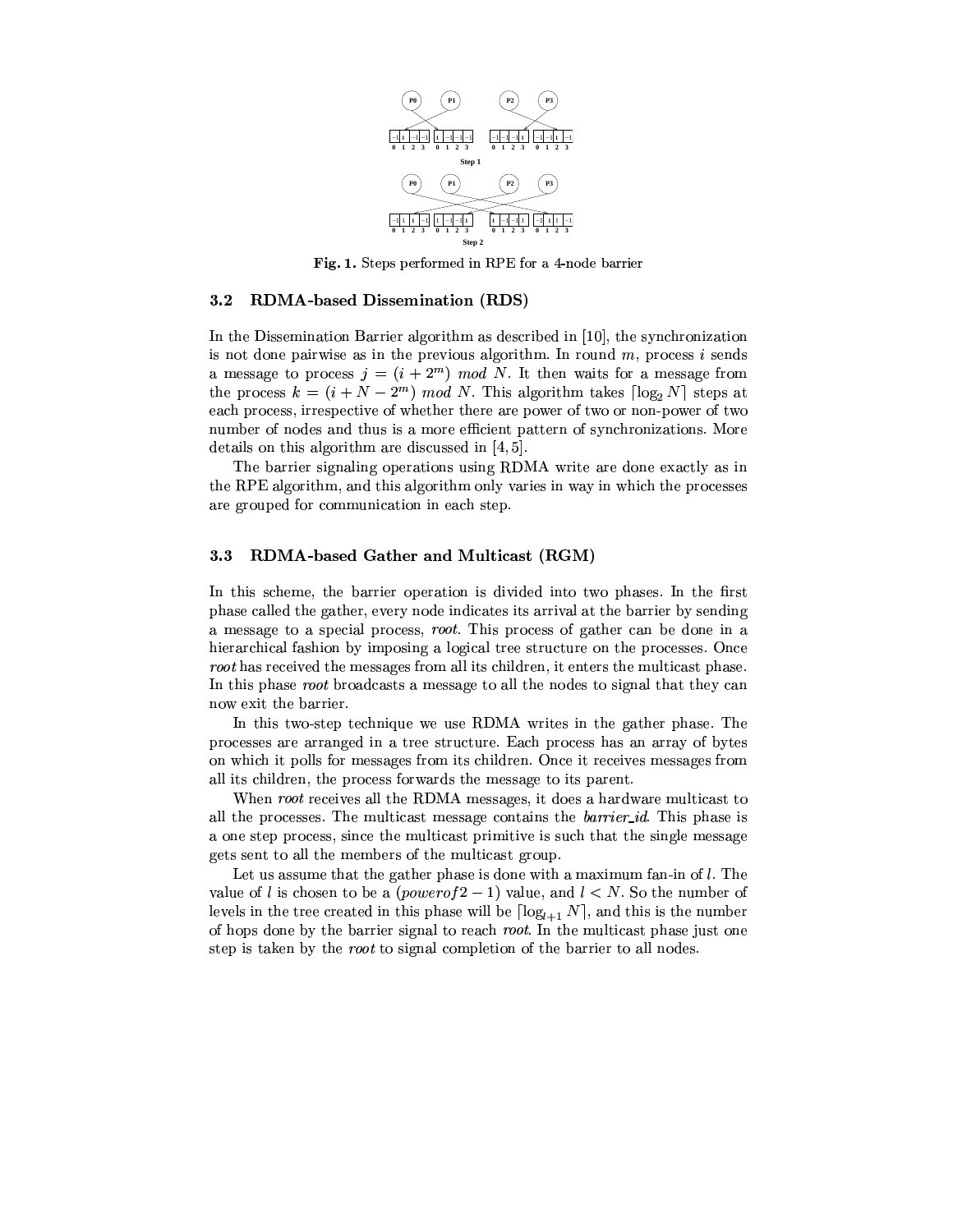

Fig. 2. Gather and Multicast Algorithm

Figure 2 shows how this algorithm works for a barrier on 8 processes. Here the gather is done using a 2 stage tree with the value of  $l$  as 3. Process 0 is root. The value for  $l$  can be chosen based on the number of nodes and the performance of the RDMA write operation.

#### **Design Issues**  $\overline{\mathbf{4}}$

We now discuss the intrinsic issues associated with the design and implementation of the proposed algorithms.

#### $4.1$ **Buffer Management**

IBA specification requires that all the data transfer be done only between buffers that are registered. Implementing collective operations on top of point-to-point message passing calls leads us to rely on the internal buffer management and data transfer schemes which might not always be optimal in the collective operations context. In order to use the RDMA method of data transfer, each node is required to pin some buffers and send/receive data using them. Also, the remote nodes should be aware of the local buffer address and memory handle, which means that a handshake for the address exchange should be done. The allocation and registration can be done at various stages during the life of the MPI application.

In our implementation, the buffers are allocated and registered during the first barrier call made by a process. This ensures that the memory is registered only if the application is involved in collective operations. Since the barrier is a collective call, during the first MPI\_Barrier call, all the processes allocate memory for the barrier and perform the exchange of the virtual addresses. The size of the memory allocated is the same as the size of the communicator. Each element in this allocated array will be written by the corresponding process using an RDMA write call. Since every process in the communicator is identified by a rank the array elements can be indexed using this rank value. Other options of registering buffers, including a dynamic scheme, are discussed in [4,5].

#### 4.2 Data Reception

The RDMA write operation is transparent at the receiving end and hence the receiver is not aware of the arrival of data. We need a mechanism to notify the receiver of the completion of the RDMA write.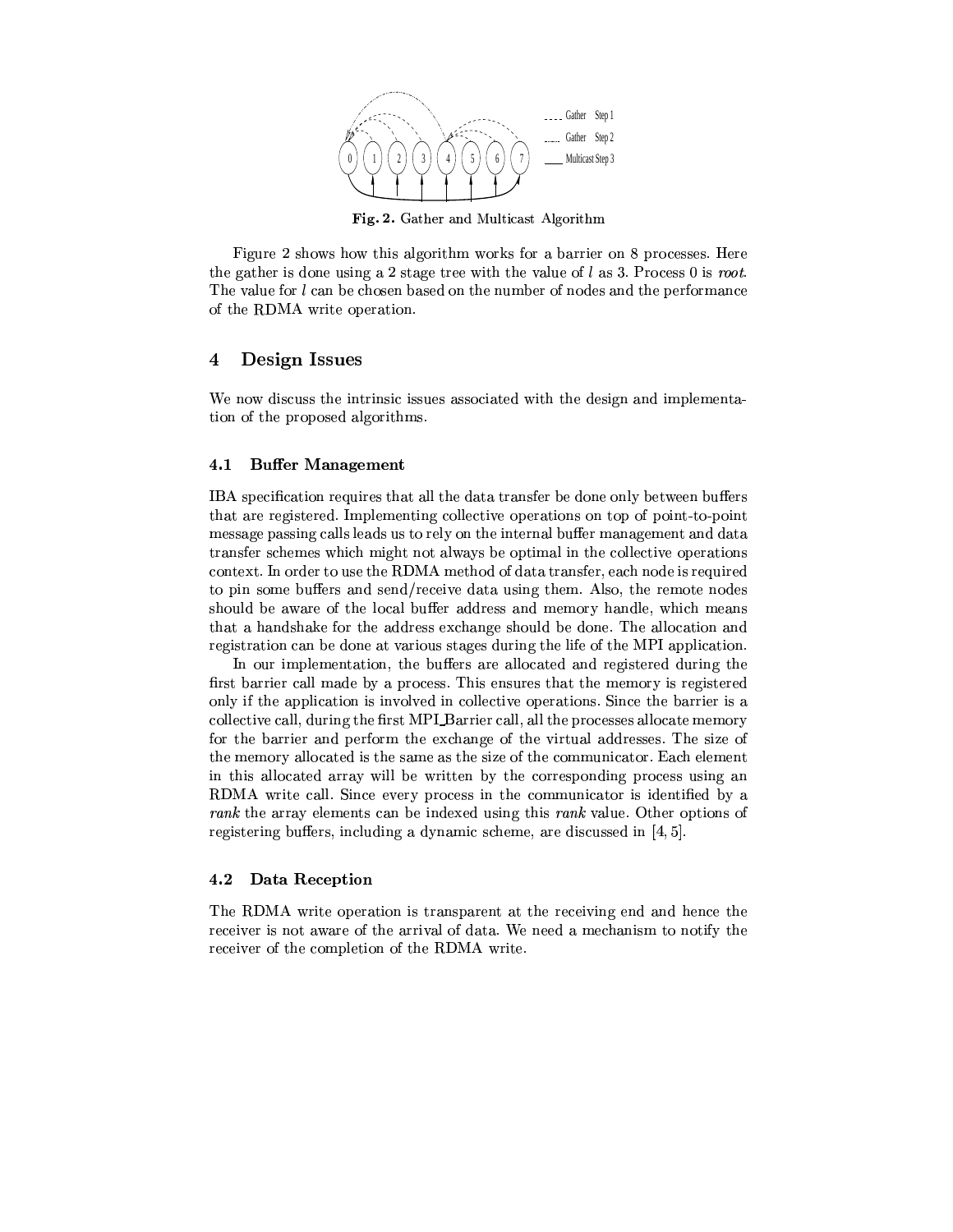We make use of a scheme where the receiver polls on the buffers for arrival of data. This means that when the buffers are allocated, they will need to be initialized with some special data so that the data arrival can be recognized. There is a static count called the *barrier\_id* that is maintained by each process. This value is always positive. So during the initialization we assign a negative value to all the array elements. When a process needs a message from a remote process, it polls the corresponding array element. It waits for the value to be greater than or equal to the current *barrier-id*. This is needed to handle cases with consecutive barriers. If one process is faster than the other, it will enter the second barrier before the other can exit the first one. Thus it will write the larger barrier number in the array.

#### 4.3 **Reliability for Unreliable Multicast Operations**

The MPI specification assumes that the underlying communication interface is reliable and that the user need not cope with communication failures. Since the multicast operation in IBA is unreliable, reliability has to be handled in our design. One alternative is to provide an acknowledgment (ACK) message from the processes after every multicast message is received. The sending process waits for the ACKs from all the nodes and retransmits otherwise. This technique is very expensive.

In our implementation each receiving process maintains a timer and sends a negative acknowledgment (NAK) when it has not received a message. When the root process receives this message, it retransmits the multicast message. Processes that have already received the message discard this retransmitted message.

The IB specification allows for event handlers to be executed when a completion queue entry is generated. There is the option of triggering these event handlers on the receive side only if the "solicit" flag is set in the message by the sender. This facility can be used in the NAK message. By setting the solicit flag, this message triggers the event handler at the root, which then does a retransmission of the multicast message.

We have seen in our clusters that the rate of dropping UD packets is very low, and hence this reliability feature is not called upon often. Also, since IBA allows us to specify service levels to QPs, we could assign high priority service levels to the UD QPs. Thus the chances of these messages getting dropped is reduced even further. We also see that in the normal scenarios where there are no packets dropped, there is no overhead imposed by the reliability component.

#### $\overline{5}$ **Performance Evaluation**

We conducted our performance evaluations on the following two clusters.

Cluster 1 : A cluster of 8 SuperMicro SUPER P4DL6 nodes, each with dual Intel Xeon 2.4GHz processors, 512MB memory, PCI-X 64-bit 133MHz bus, and connected to a Mellanox InfiniHost MT23108 DualPort 4x HCA. The nodes are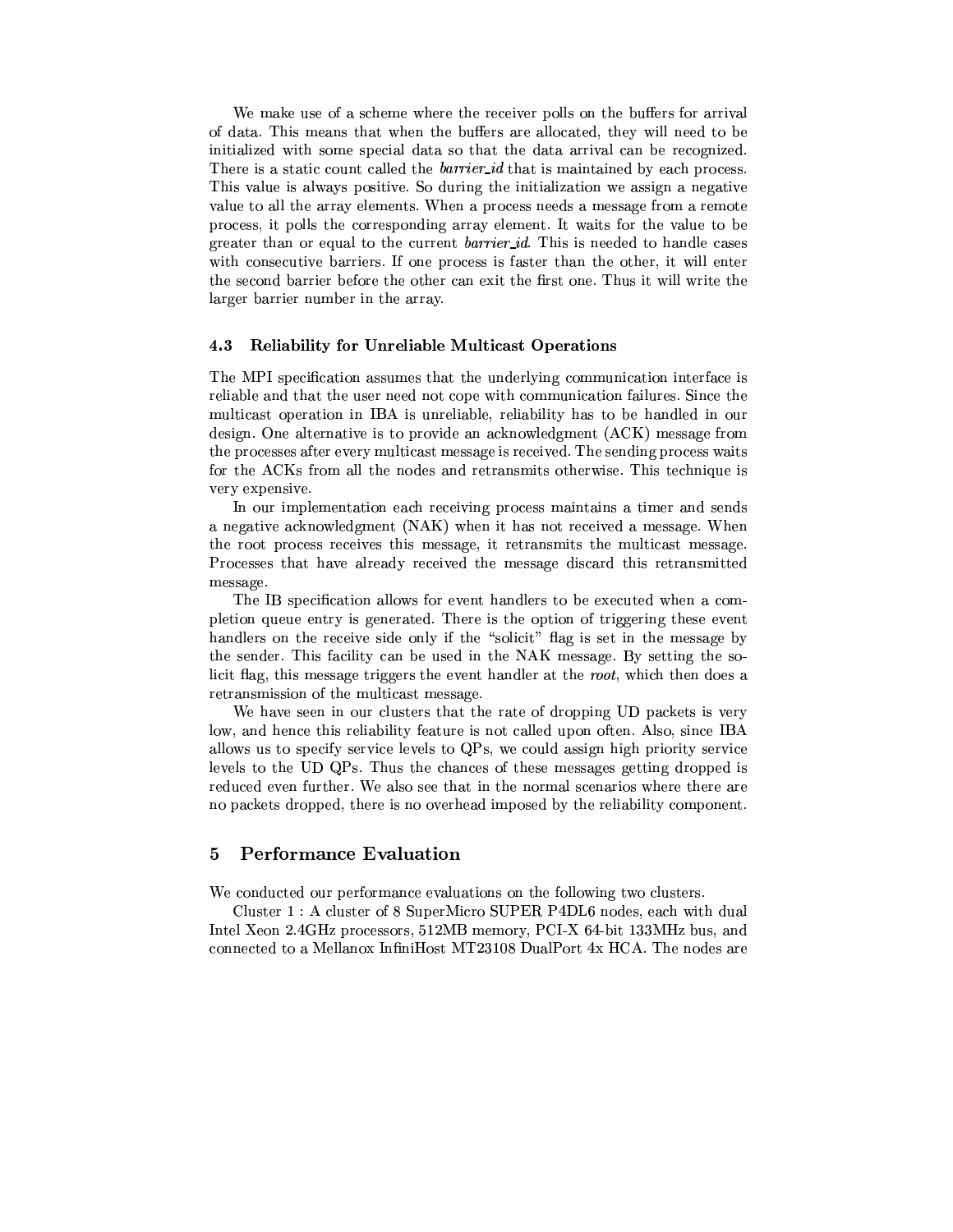connected using the Mellanox Infiniscale MT43132 eight 4x port switch. The Linux kernel version is 2.4.7-10smp. The InfiniHost SDK version is 0.1.2 and the HCA firmware version is 1.17.

Cluster 2 : A cluster of 16 Microway nodes, each with dual Intel Xeon 2.4GHz processors, 2GB memory, PCI-X 64-bit 133MHz bus, and connected to a Topspin InfiniBand 4x HCA [16]. The HCAs are connected to the Topspin 360 Switched Computing System, which is a 24 port 4x InfiniBand switch with the ability to include up to 12 gateway cards in the chassis. The Linux kernel version is  $2.4.18$ -10smp. The HCA SDK version is 0.1.2 and firmware version is 1.17.

The barrier latency was obtained by executing MPI\_Barrier 1000 times and the average of the latencies across all the nodes was calculated.

Figure 3 shows the performance comparisons of the three proposed barrier algorithms with MPI-PE, the standard pairwise exchange MPICH implementation of the barrier. We see that RPE and RDS perform better than MPI-PE for all cases. The pairwise exchange algorithms, MPI-PE and RPE, always penalize the non-power-of-2 cases, and this is not seen in RDS and RGM. Hence on Cluster 1, RDS and RGM gain a performance improvement of up to 1.64 and 1.71 respectively. On Cluster 2, we see that RGM performs best in most cases and the maximum factor of improvement seen is 1.59. For group sizes of 2 and 4, RGM does worse because the base latency of the UD multicast operation is greater than that of a single RDMA write. The performance of RPE and RDS for powers-of-2 group sizes is very similar. We see that for 8 nodes in Cluster 1, we gain as much as 1.25 factor of improvement with RPE and 1.27 with RDS. On Cluster 2 RGM does the best for 16 nodes with an improvement of 1.29. This is because for larger group sizes, RGM has the benefit of the constant time multicast phase.

The factor of improvement for RPE is almost a constant in all cases because the benefit is obtained by the constant difference in the latency between a pointto-point send/receive operation and an RDMA-Write/poll operation.

The performance of the RGM algorithm varies with the values for maximum fan-in in the gather phase. As this value decreases, the height of the tree increases and this will increase the number of RDMA writes being done. But if this value is large, the parent node becomes a hot-spot, that could possibly cause degradation in performance. Based on our experiments, we observed that a fan-in of 7 gives the best performance, and hence have chosen this value in our implementations.

As mentioned earlier, the pairwise exchange algorithm does badly for nonpower-of-2 group sizes because of 2 extra operations. Hence in order to do a fair comparison, we implemented the Dissemination algorithm with the pointto-point MPI functions. We refer to this as MPI-DS. The barrier latencies of the proposed algorithms are better than that of MPI-DS too. Figure 4 shows the comparison of the RDS and RGM implementations with MPI-DS. It is to be noted that inspite of providing benefits to the current MPI implementation, RDS achieves up to 1.36 factor of improvement, and RGM achieves 1.46 on Cluster 1. We see an improvement of 1.32 with RDS and 1.48 with RGM on cluster 2.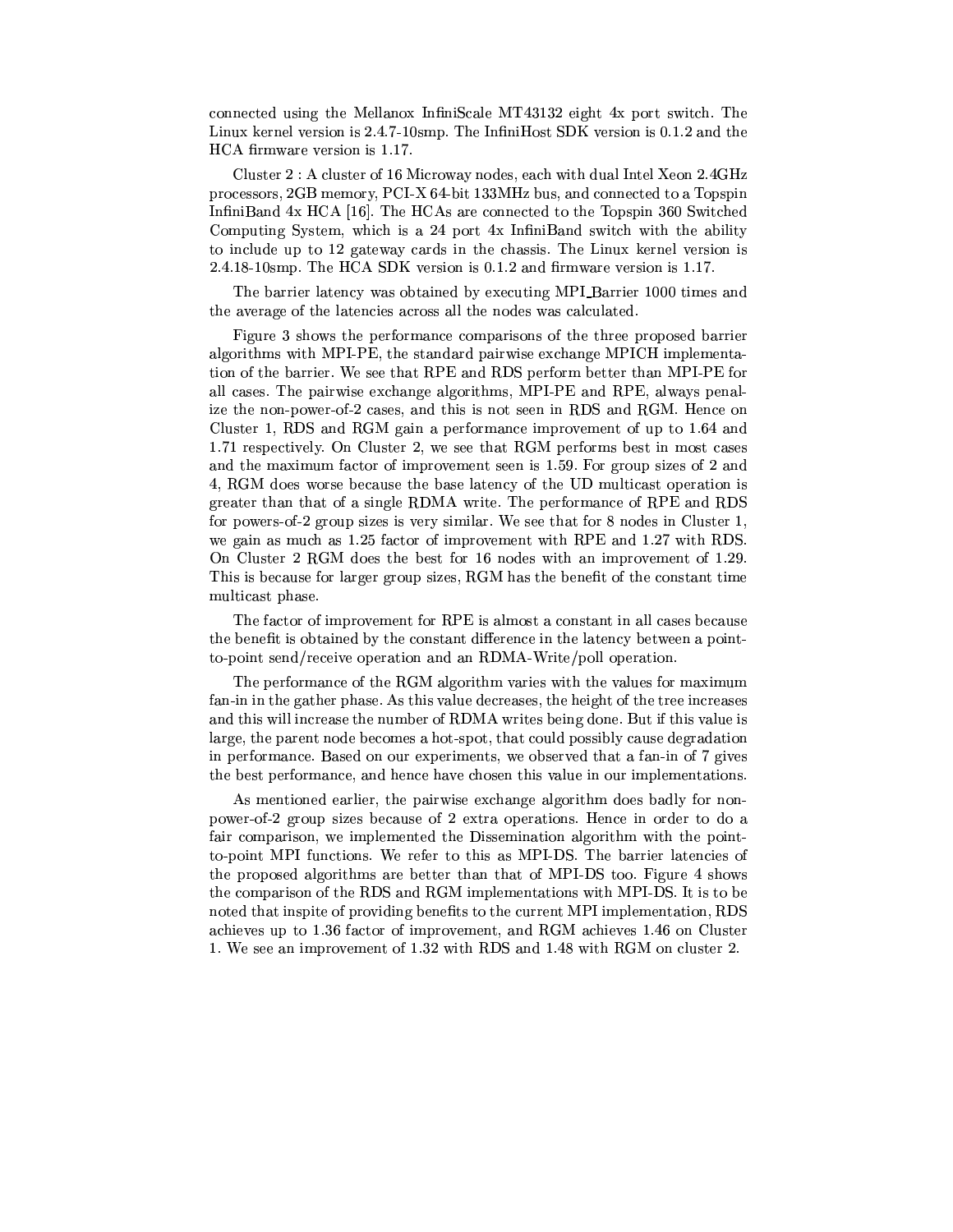

Fig. 3. Comparison of MPI-PE with the proposed algorithms for all group sizes on Clusters 1 and 2

#### 6 **Related Work**

The benefits of using RDMA for point-to-point message passing operations for IBA clusters has been described in [7]. The methods and issues involved in implementing point-to-point operations over one-sided communication protocols in LAPI are presented in  $[1]$ . However using these optimized point-to-point operations does not eliminate the data copy, buffering and tag matching overheads. A lot of research has taken place in the past to design and develop optimal algorithms for collective operations on various networks using point-to-point primitives, but not much work has been done on selection of the communication primitives themselves.

RDMA based design of collective operations for VIA based clusters [13, 14] has been studied earlier. Combining remote memory and intra-node shared memory for efficient collective operations on IBM SP has been presented in [17]. The implementations and performance evaluations of the barrier operation using remote mapped memory on the SCI interconnect was presented in [2]. However these papers do not focus on taking advantage of novel mechanisms in IBA to develop efficient collective operations.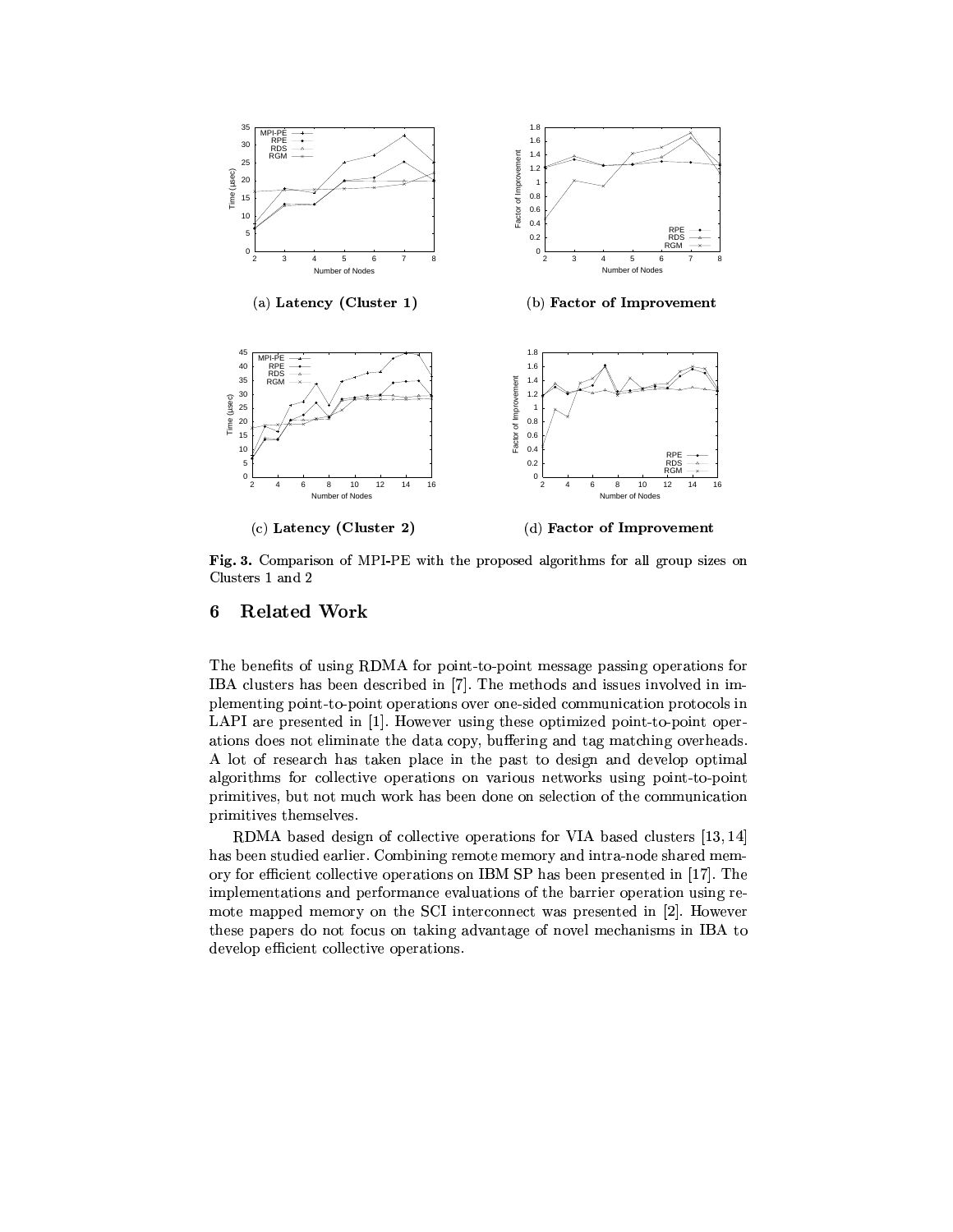

Fig. 4. Comparison of MPI-DS with the proposed algorithms on Clusters 1 and 2

#### $\overline{7}$ **Conclusions and Future Work**

In this paper, we have presented three new approaches (RPE, RDS, and RGM) to efficiently implement the barrier operation on IBA-based clusters while taking advantage of the RDMA and multicast functionalities of IBA. The experimental results we achieved show that the proposed approaches significantly outperform the current barrier implementations in MPI that use point-to-point messaging. The RGM scheme tends to perform well for larger group sizes, while RPE and RDS perform better for smaller groups. The results also show that the schemes are scalable with system size and will provide better benefits for larger clusters. Therefore we arrive at the conclusion that the efficiency of the barrier operations can be considerably improved compared to the traditional point-to-point messaging calls based implementations by using the novel mechanisms of IBA.

We are working on extending these ideas to implement other collective operations like broadcast and allreduce. We expect the challenges and scope for improvement to be greater in these cases because of the data transfer involved in these operations. We are also planning to use the other features of IBA, like support for atomic and RDMA read operations to implement the collective operations efficiently.

Acknowledgments: We would like to thank Kevin Deierling and Jeff Kirk